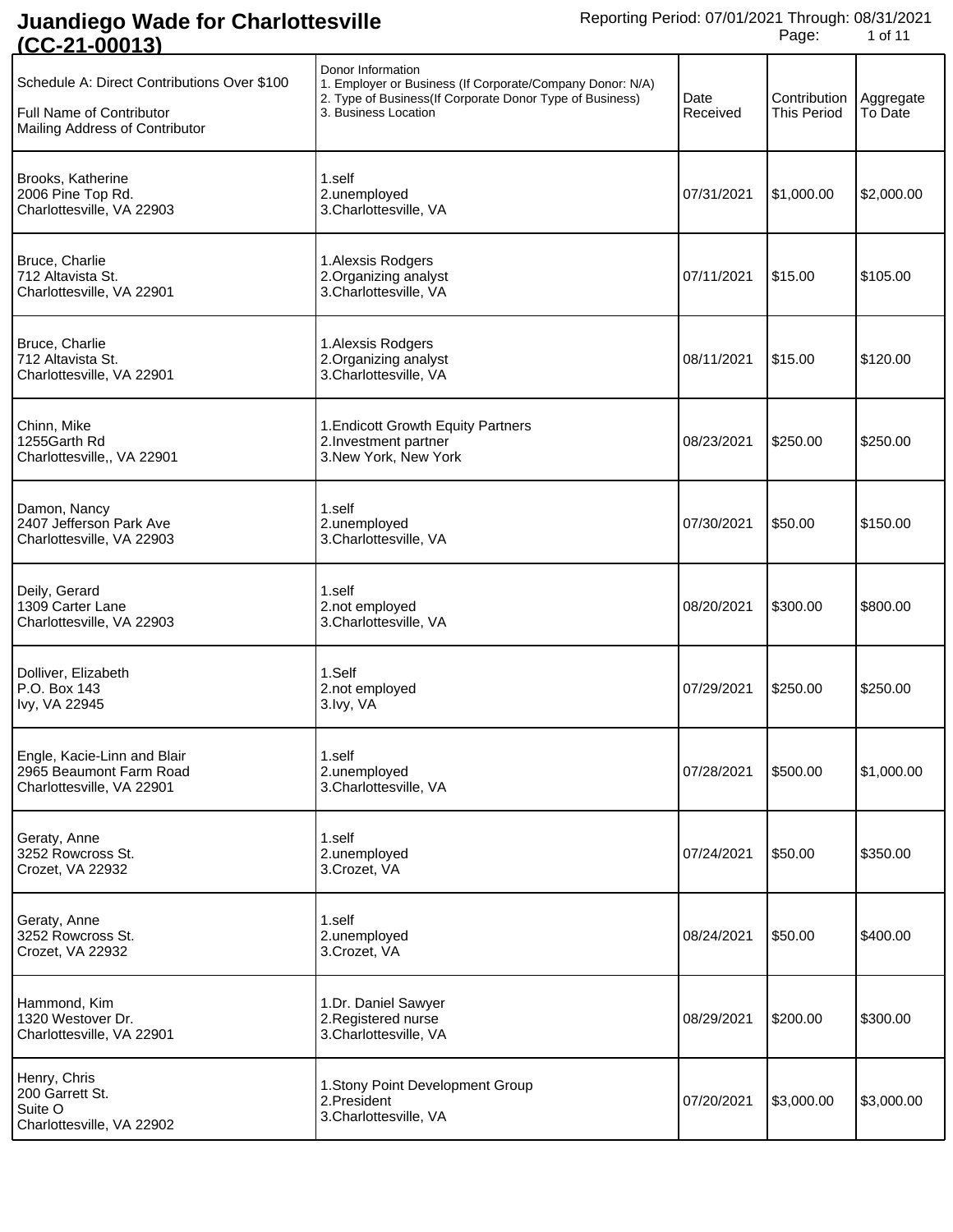| <u>1 UU LE 1 TUUU 1 U</u>                                                                                        |                                                                                                                                                                     |                  |                                    |                      |
|------------------------------------------------------------------------------------------------------------------|---------------------------------------------------------------------------------------------------------------------------------------------------------------------|------------------|------------------------------------|----------------------|
| Schedule A: Direct Contributions Over \$100<br><b>Full Name of Contributor</b><br>Mailing Address of Contributor | Donor Information<br>1. Employer or Business (If Corporate/Company Donor: N/A)<br>2. Type of Business (If Corporate Donor Type of Business)<br>3. Business Location | Date<br>Received | Contribution<br><b>This Period</b> | Aggregate<br>To Date |
| Hill, Heather<br>656 Evergreen Ave<br>Charlottesville, VA 22902                                                  | 1.Self<br>2.Consultant<br>3.Charlottesville, VA                                                                                                                     | 08/24/2021       | \$500.00                           | \$1,000.00           |
| Julian, Sydna<br>672 Evergreen Ave<br>Charlottesville, VA 22902                                                  | 1.self<br>2.not employed<br>3.Charlottesville, VA                                                                                                                   | 08/28/2021       | \$50.00                            | \$150.00             |
| King, William<br>1761 Euclid St. NE<br>Washington, DC 20009                                                      | 1.self<br>2.unemployed<br>3. Washington, DC                                                                                                                         | 08/03/2021       | \$1,000.00                         | \$1,500.00           |
| Lynch, Kevin<br>609 Locust Ave<br>Charlottesville, VA 22902                                                      | 1. Exide Technologies<br>2. Electrical engineer<br>3.Charlottesville, VA                                                                                            | 08/28/2021       | \$200.00                           | \$200.00             |
| Mustin, James<br>2706 Eton Rd<br>Charlottesville, VA 22903                                                       | 1.self<br>2.unemployed<br>3.Charlottesville                                                                                                                         | 07/13/2021       | \$50.00                            | \$350.00             |
| Mustin, James<br>2706 Eton Rd<br>Charlottesville, VA 22903                                                       | 1.self<br>2.unemployed<br>3. Charlottesville                                                                                                                        | 08/13/2021       | \$50.00                            | \$400.00             |
| Neale, Willa<br>1426 Foxbrook Ln<br>Charlottesville, VA 22901                                                    | 1.UVA Health<br>2.IT analyst<br>3.Charlottesville, VA                                                                                                               | 08/26/2021       | \$500.00                           | \$800.00             |
| Pace, Walter<br>3234 Avebury Lane<br>Keswick, VA 22947                                                           | 1.self<br>2.retired<br>3.Keswick, Virginia                                                                                                                          | 07/29/2021       | \$250.00                           | \$500.00             |
| Pearce, Paul<br>537 Jonna St.<br>Crozet, VA 22932                                                                | 1.self<br>2.unemployed<br>3.Crozet, VA                                                                                                                              | 08/01/2021       | \$1,000.00                         | \$2,000.00           |
| Plews-Ogan, Jim<br>1085 Tilman Rd.<br>Charlottesville, VA 22901                                                  | 1.self<br>2. Physician<br>3. Charlottesville, VA                                                                                                                    | 08/07/2021       | \$500.00                           | \$1,000.00           |
| Richardson, Pamela and Charles<br>7123 Dick Woods Rd<br>Afton, VA 22920                                          | 1.self<br>2.unemployed<br>3.Afton, VA                                                                                                                               | 07/28/2021       | \$750.00                           | \$1,250.00           |
| Squillace, Frank<br>P.O. Box 277<br>Charlottesville, VA 22902                                                    | 1.PVCC<br>2. Director, Network2Work<br>3. Charlottesville, VA                                                                                                       | 08/10/2021       | \$250.00                           | \$250.00             |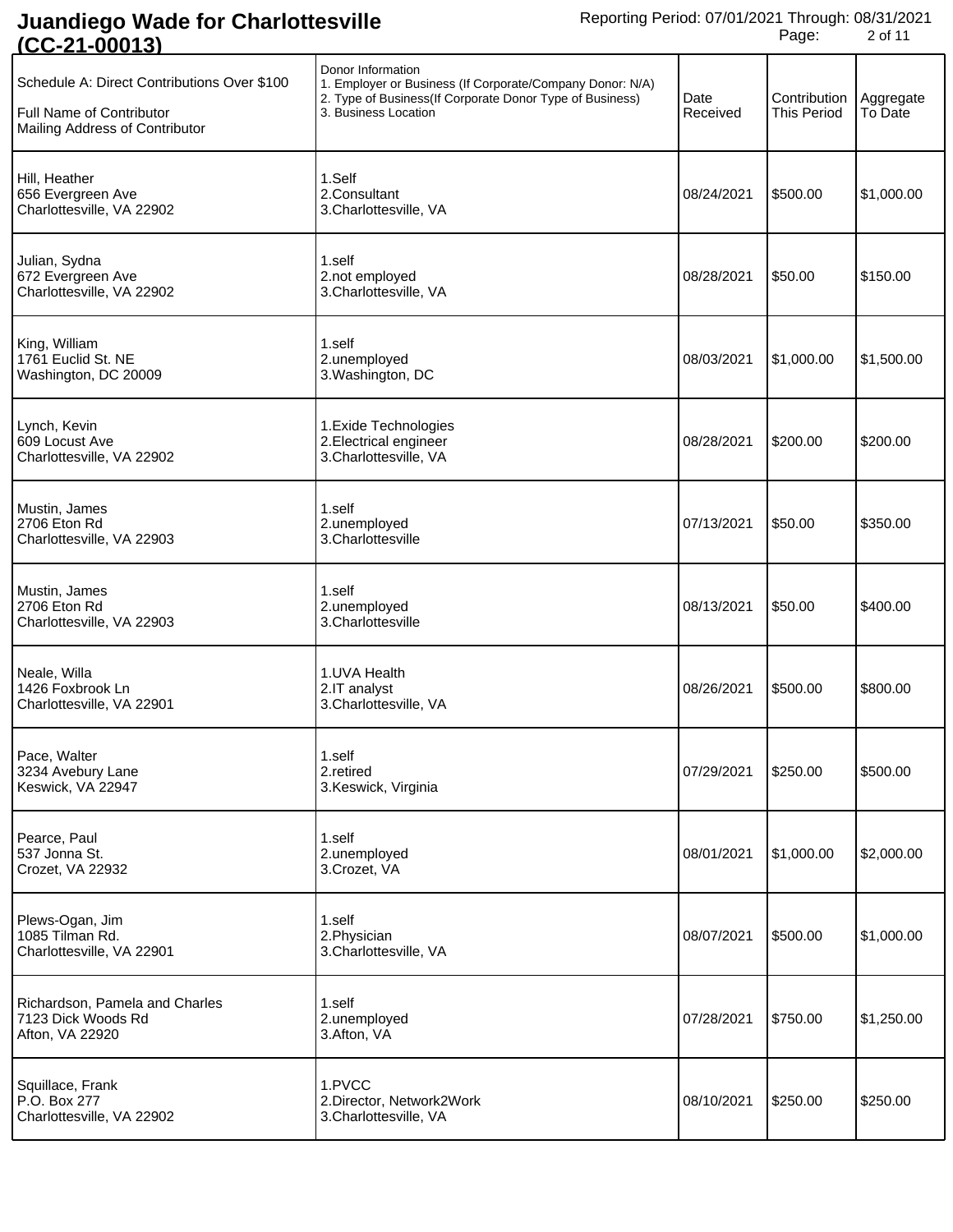| 161000137                                                                                                          |                                                                                                                                                                    |                  |                                                |            |
|--------------------------------------------------------------------------------------------------------------------|--------------------------------------------------------------------------------------------------------------------------------------------------------------------|------------------|------------------------------------------------|------------|
| Schedule A: Direct Contributions Over \$100<br><b>I</b> Full Name of Contributor<br>Mailing Address of Contributor | Donor Information<br>1. Employer or Business (If Corporate/Company Donor: N/A)<br>2. Type of Business(If Corporate Donor Type of Business)<br>3. Business Location | Date<br>Received | Contribution   Aggregate<br><b>This Period</b> | To Date    |
| Townsquare Associates, LLC<br>2088 Union Street<br>Suite 1<br>San Fransisco, CA 94123                              | 2. Real estate<br>3.San Fransisco, CA                                                                                                                              | 07/28/2021       | \$500.00                                       | \$500.00   |
| Van Yahres, Peggy & Mike<br>1700 Chesapeake St.<br>Charlottesville, VA 22902                                       | 1.self<br>2.unemployed<br>3.Charlottesville, VA                                                                                                                    | 08/01/2021       | \$250.00                                       | \$2,000.00 |
| Williamson, Blair<br>1230 River Rd.<br>Charlottesville, VA 22901                                                   | 1.S.L. Williamson<br>2. Road Construction<br>3. Charlottesville, VA                                                                                                | 08/08/2021       | \$250.00                                       | \$250.00   |
| <b>Total This Period</b>                                                                                           |                                                                                                                                                                    |                  | \$11,780.00                                    |            |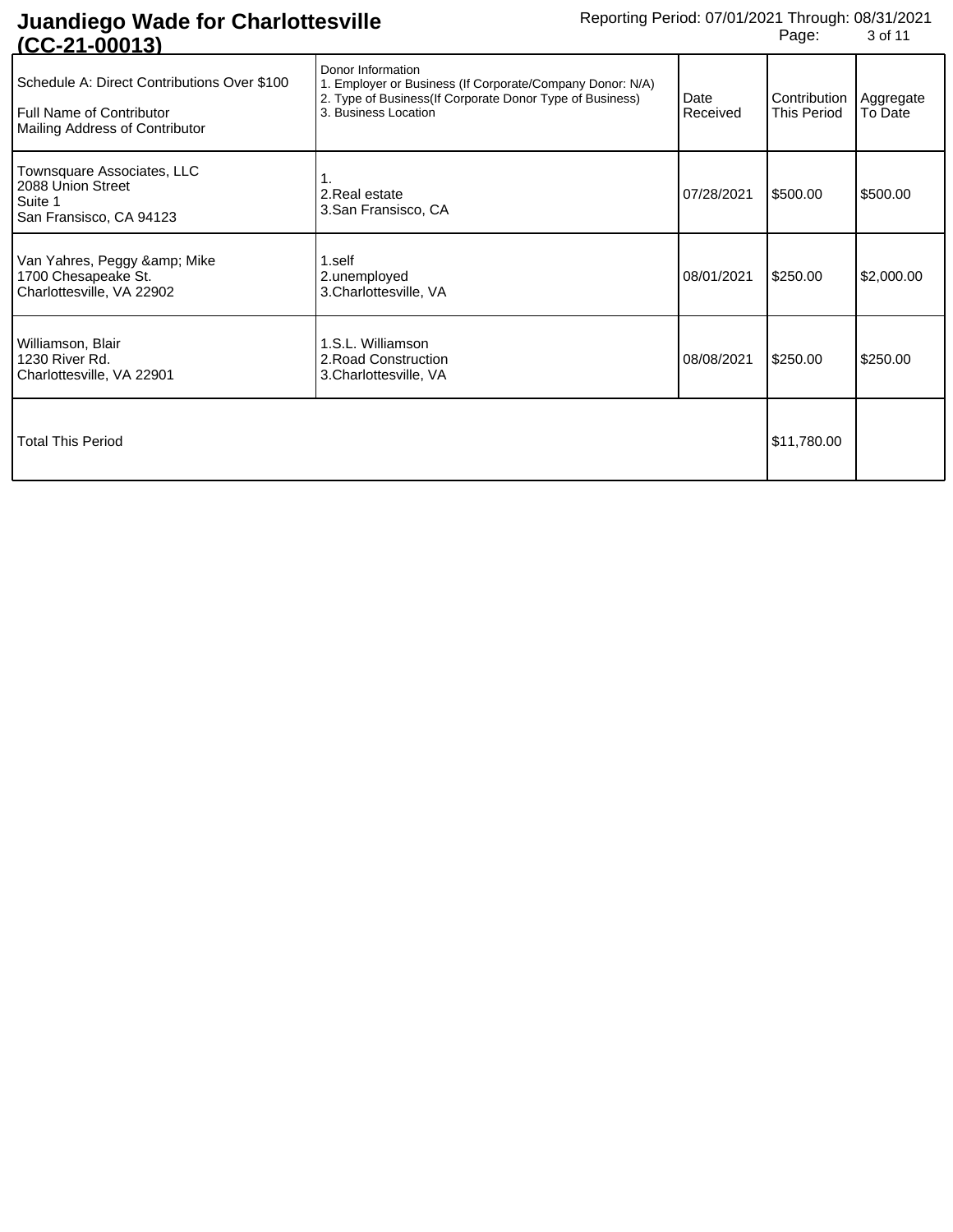No Schedule B results to display.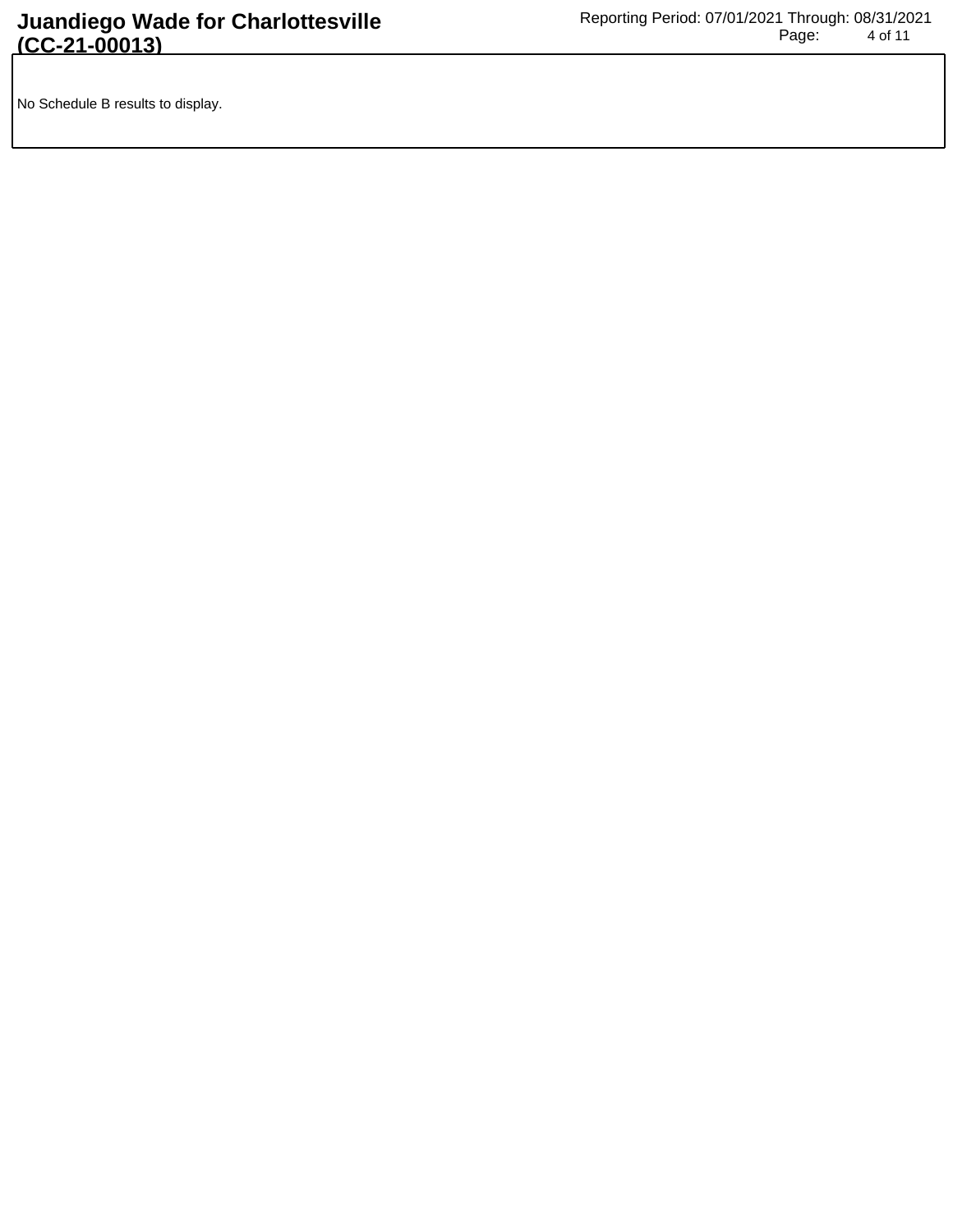No Schedule C results to display.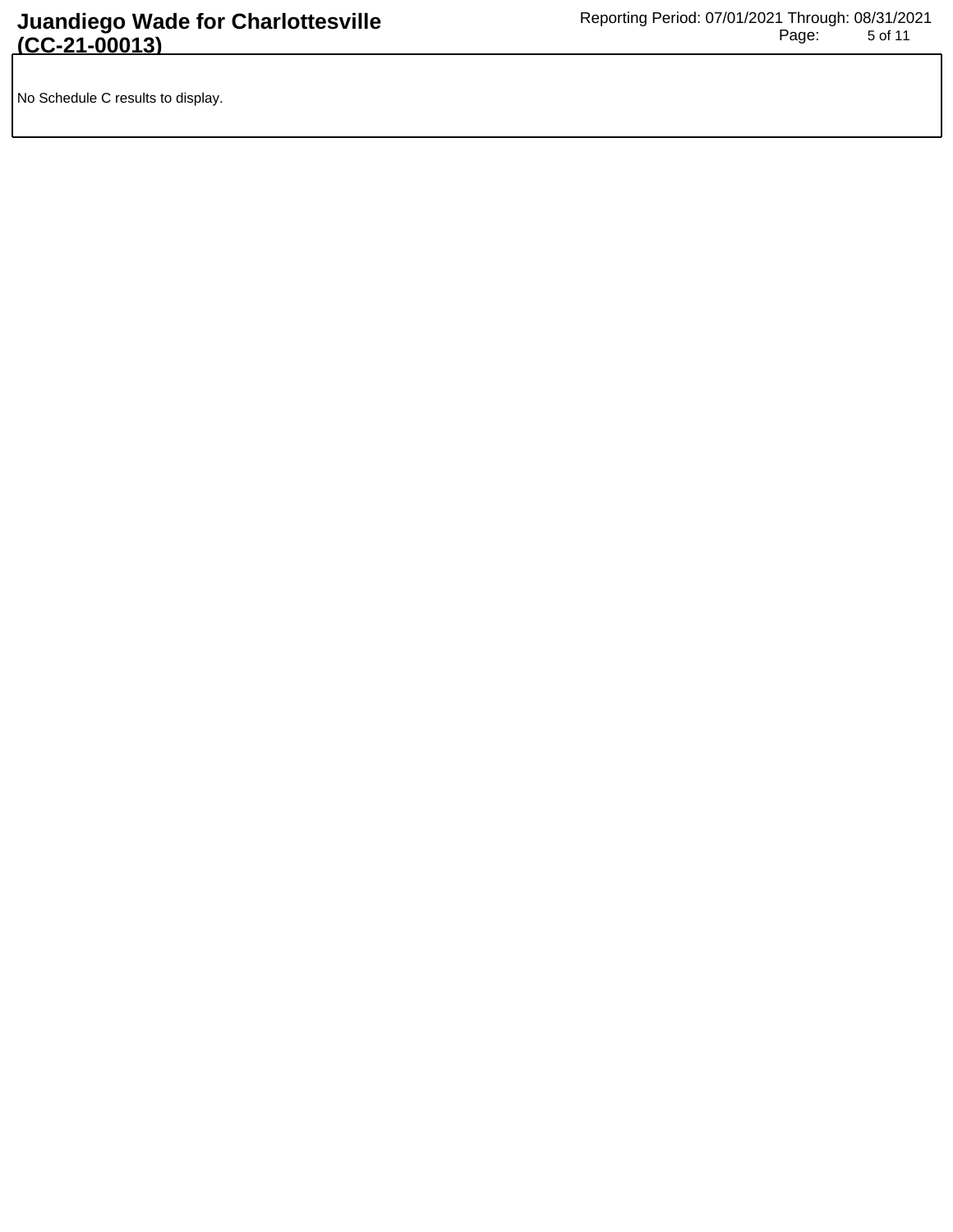| Item or Service         | Name of<br>Person<br>Authorizing<br>Expenditure | Date of<br>Expenditure | Amount<br>Paid                                                                    |
|-------------------------|-------------------------------------------------|------------------------|-----------------------------------------------------------------------------------|
| Salary                  | <b>Sherry Kraft</b>                             |                        | \$1,750.00                                                                        |
| ActBlue fees            | <b>Sherry Kraft</b>                             |                        | \$0.60                                                                            |
| ActBlue fees            |                                                 |                        | \$3.96                                                                            |
| campaign manager salary | <b>Sherry Kraft</b>                             |                        | \$3,500.00                                                                        |
| campaign manager salary | <b>Sherry Kraft</b>                             |                        | \$3,500.00                                                                        |
|                         |                                                 |                        | \$8,754.56                                                                        |
|                         |                                                 |                        | 07/01/2021<br>07/11/2021<br>Sherry Kraft   07/18/2021<br>08/13/2021<br>08/18/2021 |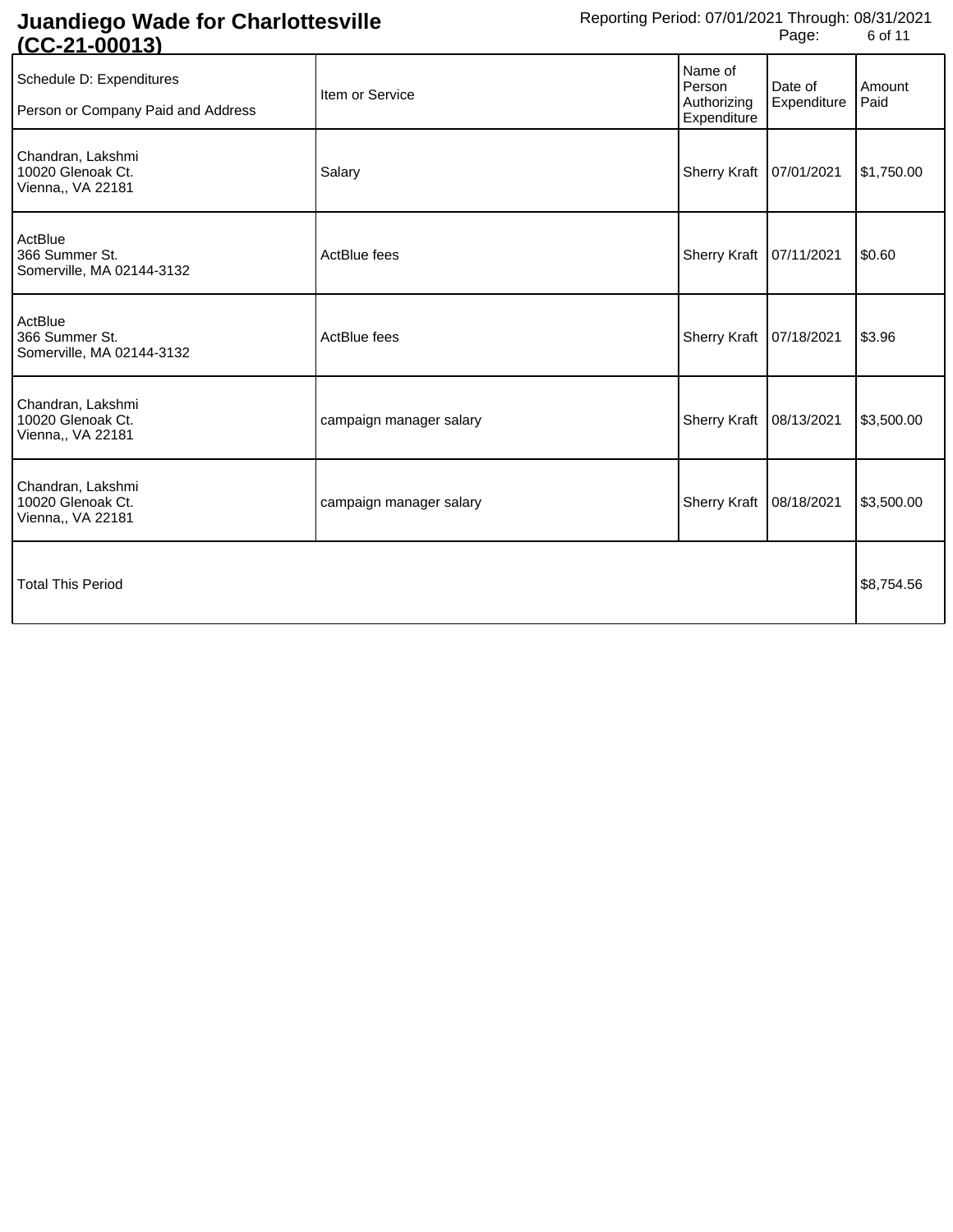| No Schedule E-1 results to display. |  |
|-------------------------------------|--|
|                                     |  |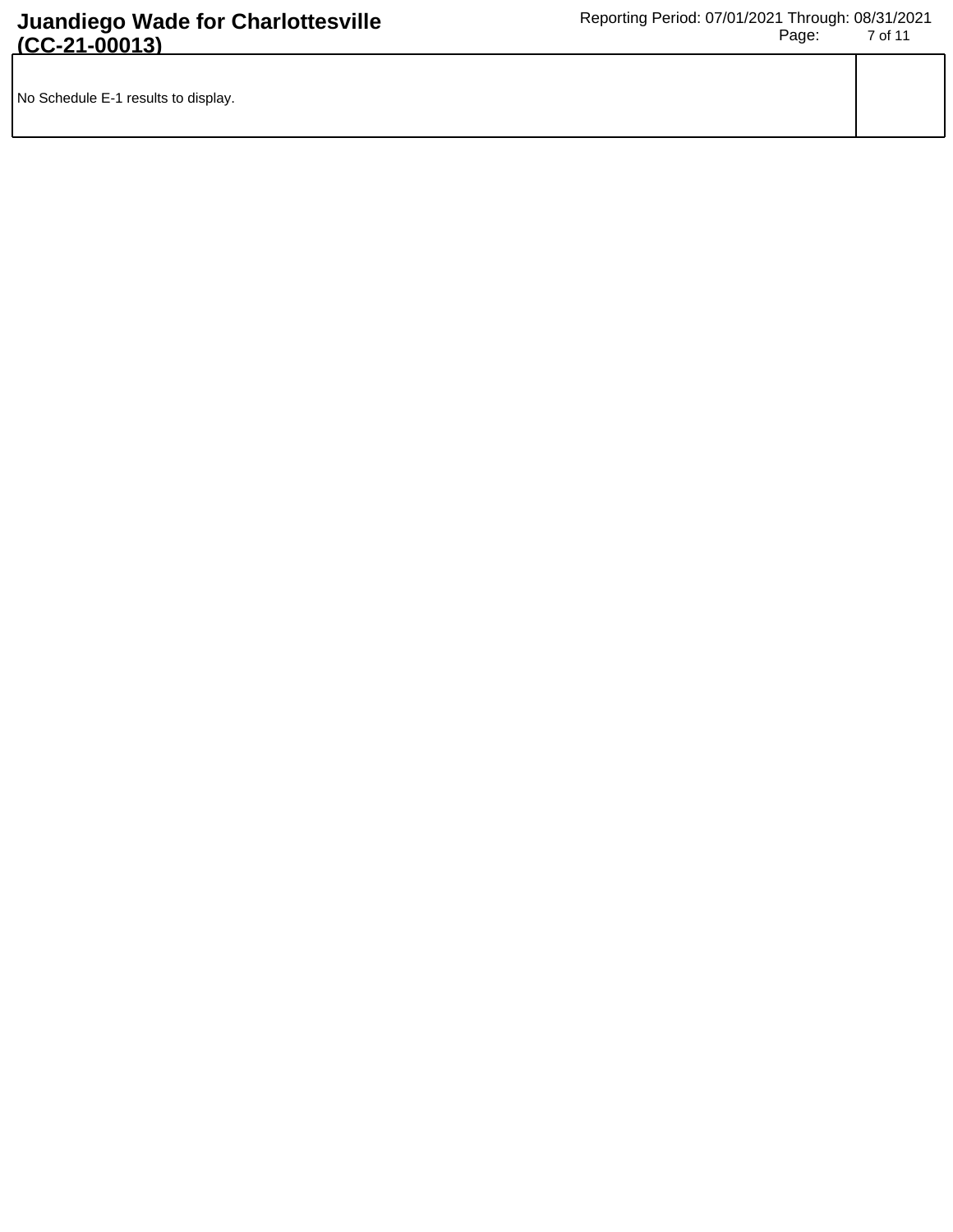| No Schedule E-2 results to display. |  |
|-------------------------------------|--|
|                                     |  |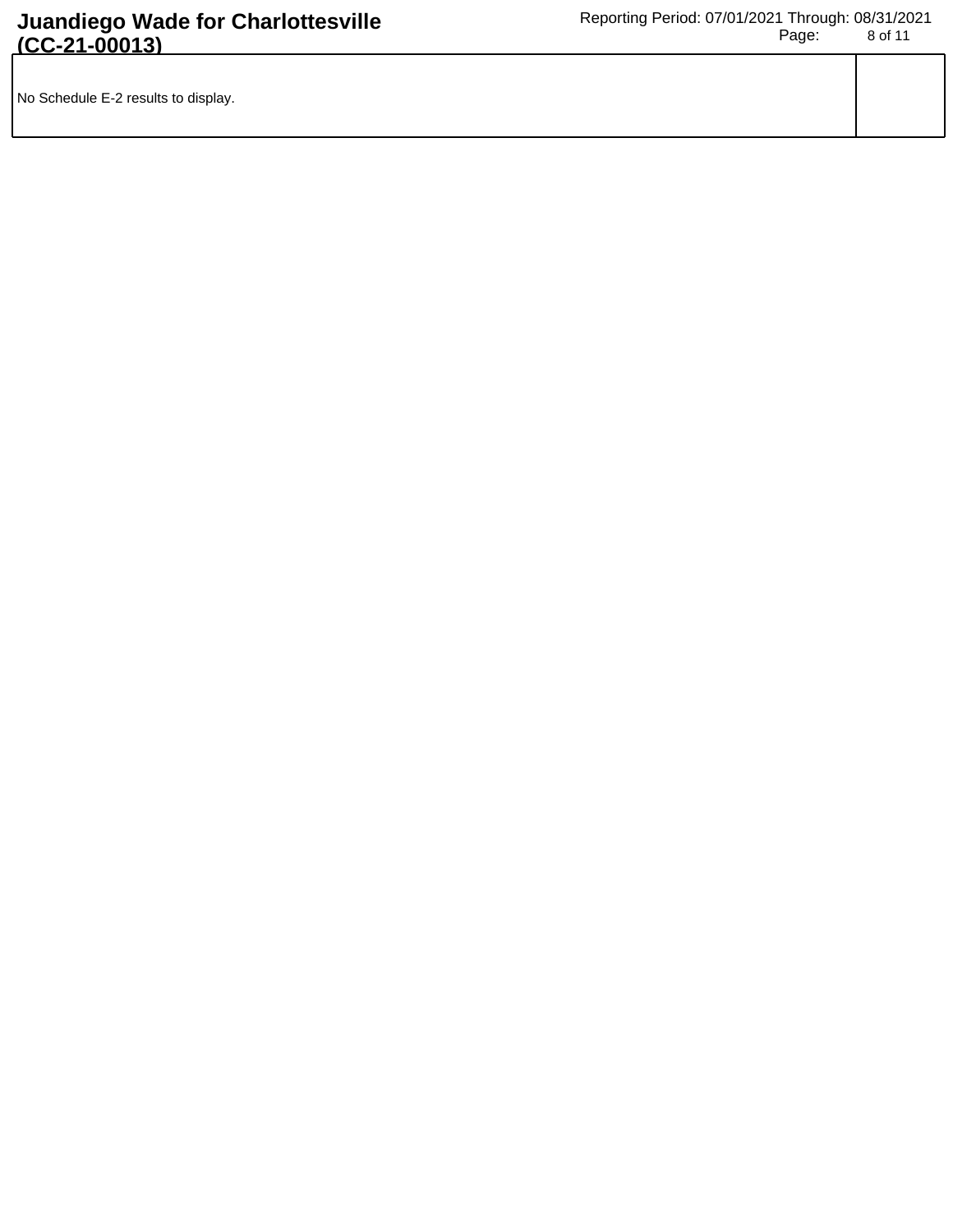No Schedule F results to display.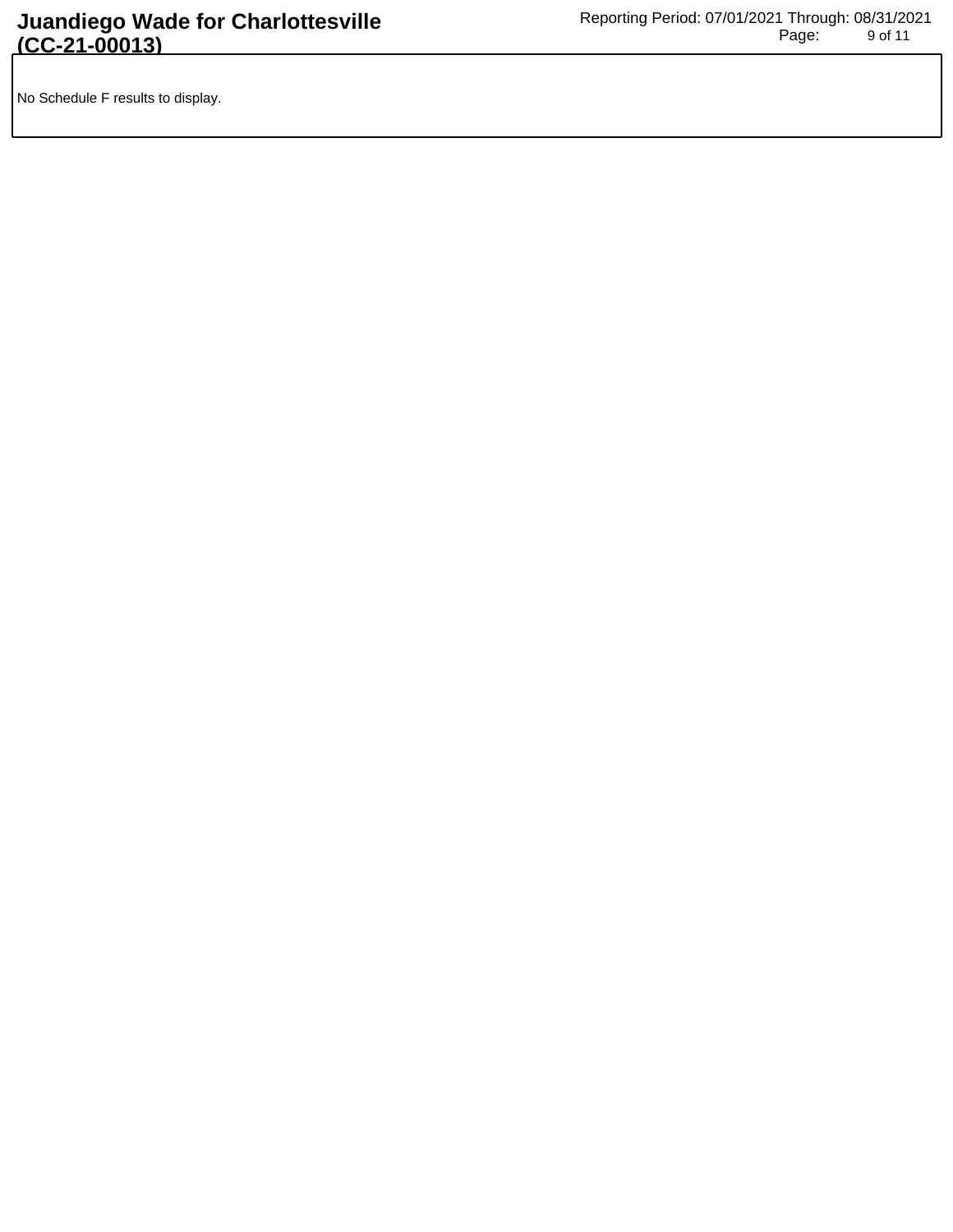| <b>Schedule G: Statement of Funds</b>                          | Number of<br><b>Contributions</b> | <b>Amount</b> |             |
|----------------------------------------------------------------|-----------------------------------|---------------|-------------|
| <b>Contributions Received This Period</b>                      |                                   |               |             |
| 1. Schedule A [Over \$100]                                     | 27                                | \$11,780.00   |             |
| 2. Schedule B [Over \$100]                                     | 0                                 | \$0.00        |             |
| 3. Un-itemized Cash Contributions [\$100 or less]              | 5                                 | \$299.00      |             |
| 4. Un-itemized In-Kind Contributions [\$100 or less]           | 0                                 | \$0.00        |             |
| 5. Total                                                       | 32                                |               | \$12,079.00 |
| <b>Bank Interest, Refunded Expenditures and Rebates</b>        |                                   |               |             |
| 6. Schedule C [also enter on Line 17b on Schedule H]           |                                   |               | \$0.00      |
| <b>Expenditures Made This Period</b>                           |                                   |               |             |
| 7. Schedule B [From line 2 Above]                              |                                   | \$0.00        |             |
| 8. Un-itemized In-Kind contributions [From line 4 Above]       |                                   | \$0.00        |             |
| 9. Schedule D [Expenditures]                                   |                                   | \$8,754.56    |             |
| 10. Total [add lines 7, 8 and 9]                               |                                   |               | \$8,754.56  |
| <b>Reconciliation of Loan Account</b>                          |                                   |               |             |
| 11. Beginning loan balance [from line 15 of last report]       |                                   | \$0.00        |             |
| 12. Loans received this period [from Schedule E-Part 1]        |                                   | \$0.00        |             |
| 13. Subtotal                                                   |                                   |               | \$0.00      |
| 14. Subtract: Loans repaid this period [from Schedule E-Part2] |                                   | \$0.00        |             |
| 15. Ending loan balance                                        |                                   |               | \$0.00      |